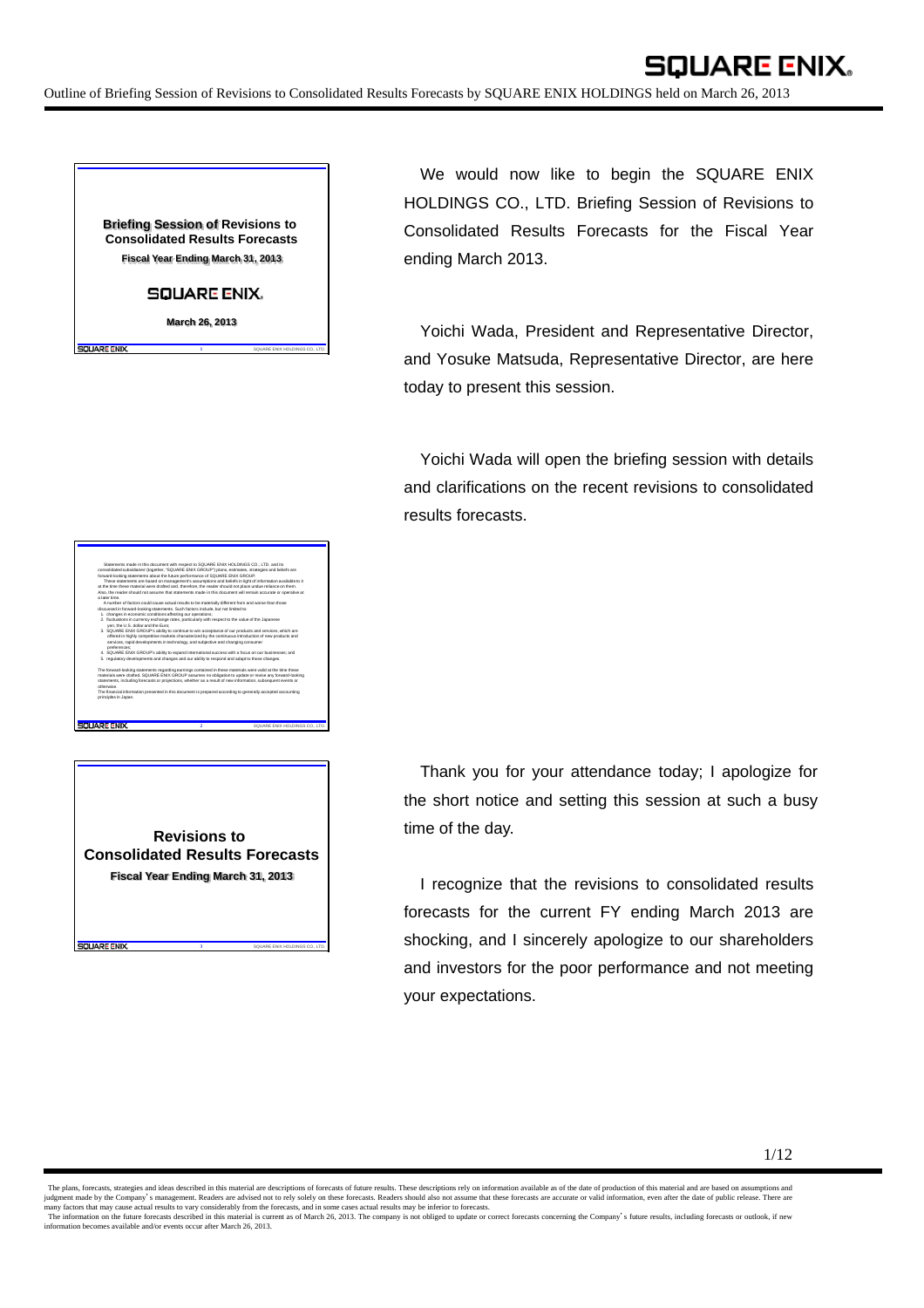|                                                                                                                                          |                               |      |                                                                          |      | <b>Billions of Yen</b>                             |
|------------------------------------------------------------------------------------------------------------------------------------------|-------------------------------|------|--------------------------------------------------------------------------|------|----------------------------------------------------|
|                                                                                                                                          | Previous forecasts ( $\ast$ ) |      | <b>Revised forecasts</b>                                                 |      |                                                    |
|                                                                                                                                          |                               | ×.   |                                                                          | %    | Change                                             |
| <b>Net Sales</b>                                                                                                                         | 150.0                         | 100% | 145.0                                                                    | 100% | (5.0)                                              |
| <b>Operating Income</b>                                                                                                                  | 7.5                           | 5%   | (6.0)                                                                    | -    | (13.5)                                             |
| <b>Recurring Income</b>                                                                                                                  | 6.5                           | 4%   | (5.0)                                                                    | -    | (11.5)                                             |
|                                                                                                                                          |                               |      |                                                                          |      |                                                    |
|                                                                                                                                          | 3.5                           | 2%   | (13.0)<br>* Based on the results forecasts announced on October 30, 2012 | ۰    |                                                    |
|                                                                                                                                          | <b>Fiscal Year</b>            |      | <b>Fiscal Year</b>                                                       |      |                                                    |
|                                                                                                                                          | Fnded 3/12                    | x    | Ending 3/13                                                              | 弘    | Change                                             |
|                                                                                                                                          | 127.9                         | 100% | 145.0                                                                    | 100% |                                                    |
|                                                                                                                                          | 10.7                          | 8%   | (6.0)                                                                    | ۰    | (16.7)                                             |
| <b>Net Income</b><br>(Ref.) Comparisons with the previous fiscal year<br><b>Net Sales</b><br>Operating Income<br><b>Recurring Income</b> | 10.3                          | 8%   | (5.0)                                                                    | Ξ    | (16.5)<br><b>Billions of Yen</b><br>17.1<br>(15.3) |

Forecasts announced at the previous revisions were ¥150 billion in net sales and ¥7.5 billion in operating income, however the revisions made official today are ¥145 billion in net sales and an operating loss of ¥6 billion.

On top of the ¥5 billion recurring loss, we are posting a substantial amount as extraordinary loss, and taking tax effects into consideration, we are looking at a net loss of ¥13 billion against the bottom line.

Here are the results by business segment.

| (DFiscal Year Ending March 31, 2013 Forecast (Revised)                                                                    |                                 |           |             |               |                                       | <b>Billions of Yen</b>                         |
|---------------------------------------------------------------------------------------------------------------------------|---------------------------------|-----------|-------------|---------------|---------------------------------------|------------------------------------------------|
|                                                                                                                           | Digital<br><b>Entertainment</b> | Amusement | Publication | Merchandising | <b>Fliminations</b><br>or unallocated | Total                                          |
| <b>Net Sales</b>                                                                                                          | 87.0                            | 44.0      | 11.0        | 3.0           | (0.0)                                 | 145.0                                          |
| Operating Income                                                                                                          | 1.0                             | (0.5)     | 2.2         | 0.5           | (9.2)                                 | (6.0)                                          |
| Operating Margin                                                                                                          | 1.1%                            |           | 20.0%       | 16.7%         |                                       |                                                |
|                                                                                                                           | Digital<br><b>Entertainment</b> | Amusement | Publication | Merchandising | <b>Fliminations</b><br>or unallocated | Total                                          |
|                                                                                                                           |                                 |           |             |               |                                       |                                                |
|                                                                                                                           | 94.5                            | 43.0      | 9.5         | 3.0           | (0.0)                                 |                                                |
|                                                                                                                           | 13.8                            | 0.0       | 1.5         | 0.5           | (8.3)                                 |                                                |
| <b>OFiscal Year Ending March 31, 2013 Forecast (Previous)</b><br><b>Net Sales</b><br>Operating Income<br>Operating Margin | 14.6%                           |           | 15.8%       | 16.7%         |                                       | <b>Billions of Yen</b><br>150.0<br>7.5<br>5.0% |
|                                                                                                                           |                                 |           |             |               |                                       |                                                |
|                                                                                                                           | Digital<br><b>Entertainment</b> | Amusement | Publication | Merchandising | <b>Fliminations</b><br>or unallocated | Total                                          |
| Changes (D-O)<br><b>Net Sales</b>                                                                                         | (7.5)                           | 1.0       | 1.5         |               | (0.0)                                 | <b>Billions of Yen</b><br>(5.0)                |



Looking at net sales for the past four years, you will notice that the current FY is not much different from previous FY results. I would also like to point out that although we see changes in a few areas, the net sales forecast made public today is not significantly lower from the previous forecast announced in October 2012.

One area that did see significant changes was our Digital Entertainment segment; our forecast was ¥94.5 billion in net sales, where we achieved ¥87 billion, resulting in a variance of ¥7.5 billion.

Our presentation today will focus on how this affected our income.

The plans, forecasts, strategies and ideas described in this material are descriptions of forecasts of future results. These descriptions rely on information available as of the date of production of this material and are judgment made by the Company's management. Readers are advised not to rely solely on these forecasts. Readers should also not assume that these forecasts are accurate or valid information, even after the date of public rel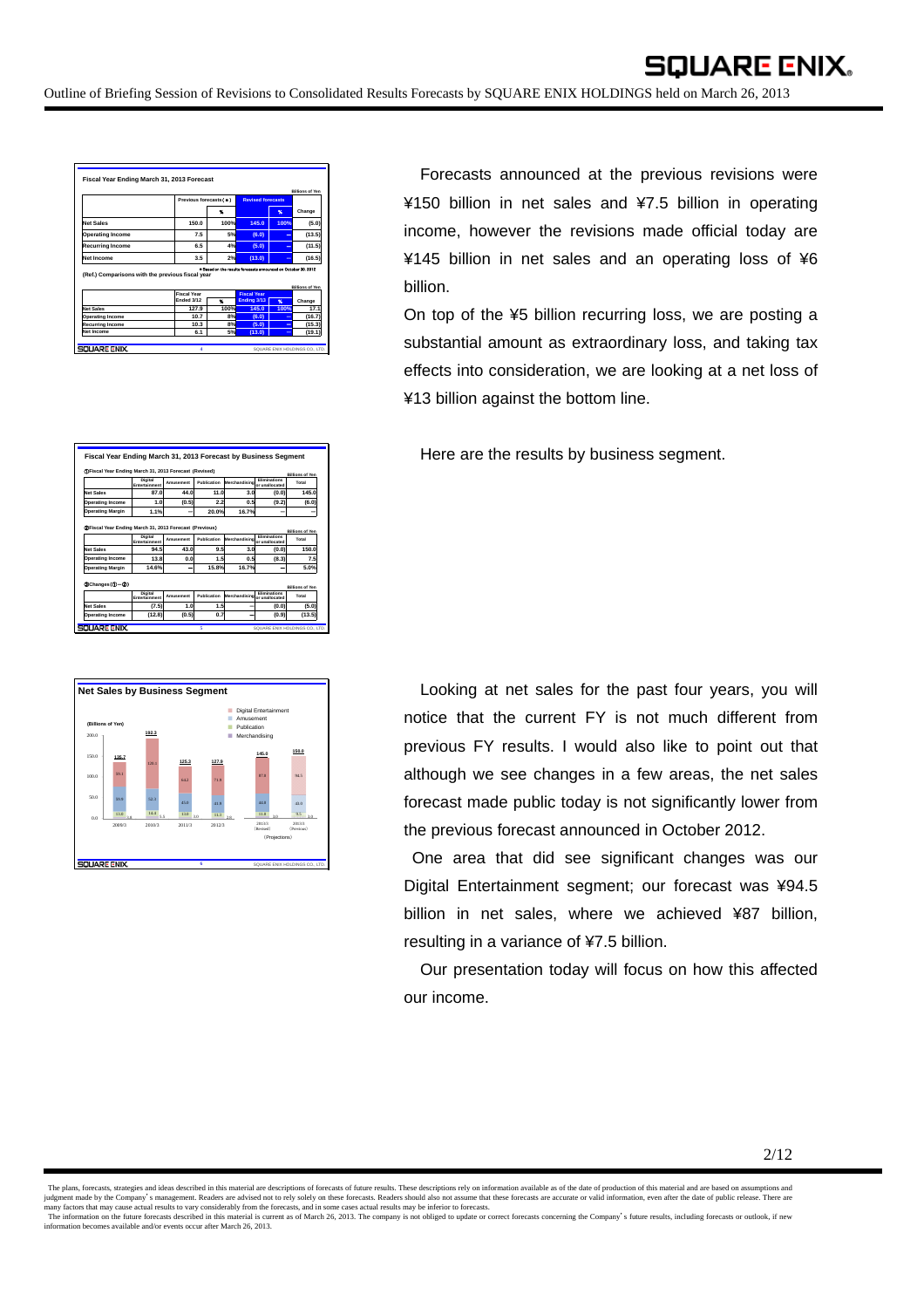

This slide shows operating income for the past four FYs. Operating income is an accumulation of operating incomes from all business segments. Since we still have some unallocated corporate operating expenses, consolidated operating income resulted in the depicted line graph.

Our previous forecast of ¥7.5 billion consolidated operating income did fall short of our standards, however I should point out that this figure was only slightly lower than the previous two FYs. However, as we compiled the figures for the current FY, we saw an enormous variance against previous FYs.

Operating income for the past four FYs in our core business segment, Digital Entertainment was ¥11 billion in FY2009, ¥28.4 billion in FY2010, ¥11.3 billion in FY2011, and ¥12.6 billion in FY2012. Current earnings forecast for FY2013 sees this plunging to ¥1 billion. The announced revision from last October, ¥13.8 billion, was around the range of previous FYs, however the revisions made official today result in a considerable negative variance of ¥12.8 billion.

The first half results for Digital Entertainment was an operating loss of ¥2.1 billion. In order to achieve an operating profit of ¥1 billion in the full-year, Digital Entertainment needed to earn ¥3.1 billion in operating income in the second half. Our forecast for the second half was ¥15.9 billion in operating income, as announced in the previous revisions, which results in a negative variance of ¥12.8 billion in the second half against the previous forecast.

Then, we have the Amusement segment not performing as well as in previous FYs. Operating income in the past were ¥3.2 billon in FY2009, ¥2.9 billion in FY2010, ¥2.2 billion in FY2011, and ¥2.6 billion in

The plans, forecasts, strategies and ideas described in this material are descriptions of forecasts of future results. These descriptions rely on information available as of the date of production of this material and are judgment made by the Company's management. Readers are advised not to rely solely on these forecasts. Readers should also not assume that these forecasts are accurate or valid information, even after the date of public rel information becomes available and/or events occur after March 26, 2013.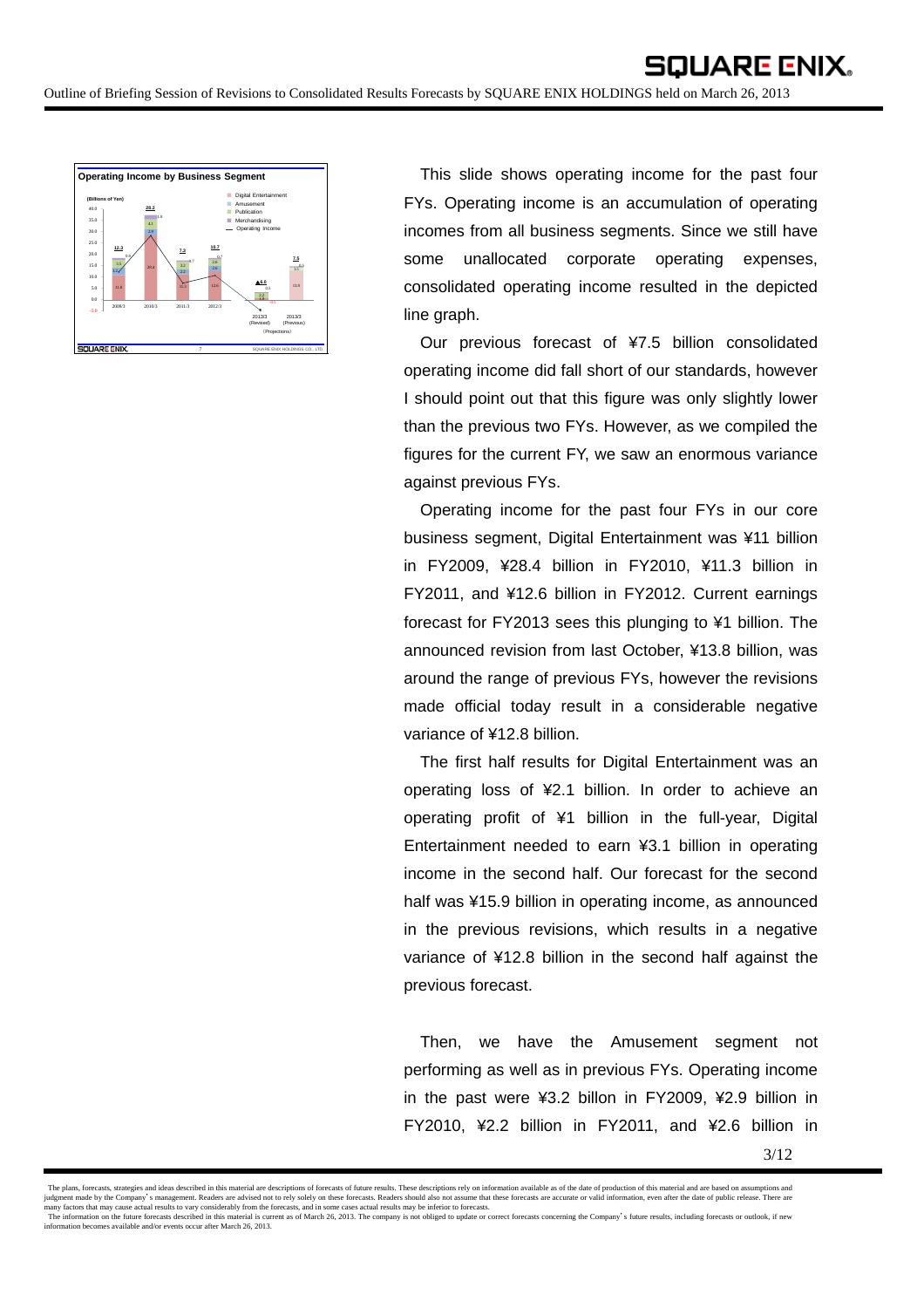FY2012. We are expecting a loss of ¥500 million for FY2013.

Factors causing poor performance in the first half continued to linger in the second half. However, the loss in actual amounts in Amusement is not as great as the loss we expect to incur in Digital Entertainment.

As for Publications, we are estimating ¥2.2 billion in operating income. For your reference, operating income for Publications in the past were ¥3.5 billion in FY2009, ¥4.1 billion in FY2010, ¥3.2 billion in FY2011, and ¥2.6 billion in FY2012. Performance for the current FY does not meet previous FY results, however forecasts proved better than those announced last October.

In summary, the two main points to the current revisions to consolidated forecasts are: even though net sales did not wane considerably, we saw a significant decline in profits; and this variance comes mostly from the Digital Entertainment segment.

This slide shows a breakdown of net sales in Digital Entertainment.

From the top are HD Games, Social Gaming and Others, and MMO. The revised forecast announced last October was ¥94.5 billion; however we are now expecting that to fall short at ¥87 billion. The breakdown is as follows: ¥53 billion in HD Games, ¥23 billion in Social Gaming and Others, and ¥11 billion in MMO.



<sup>4/12</sup>

The plans, forecasts, strategies and ideas described in this material are descriptions of forecasts of future results. These descriptions rely on information available as of the date of production of this material and are judgment made by the Company's management. Readers are advised not to rely solely on these forecasts. Readers should also not assume that these forecasts are accurate or valid information, even after the date of public rel information becomes available and/or events occur after March 26, 2013.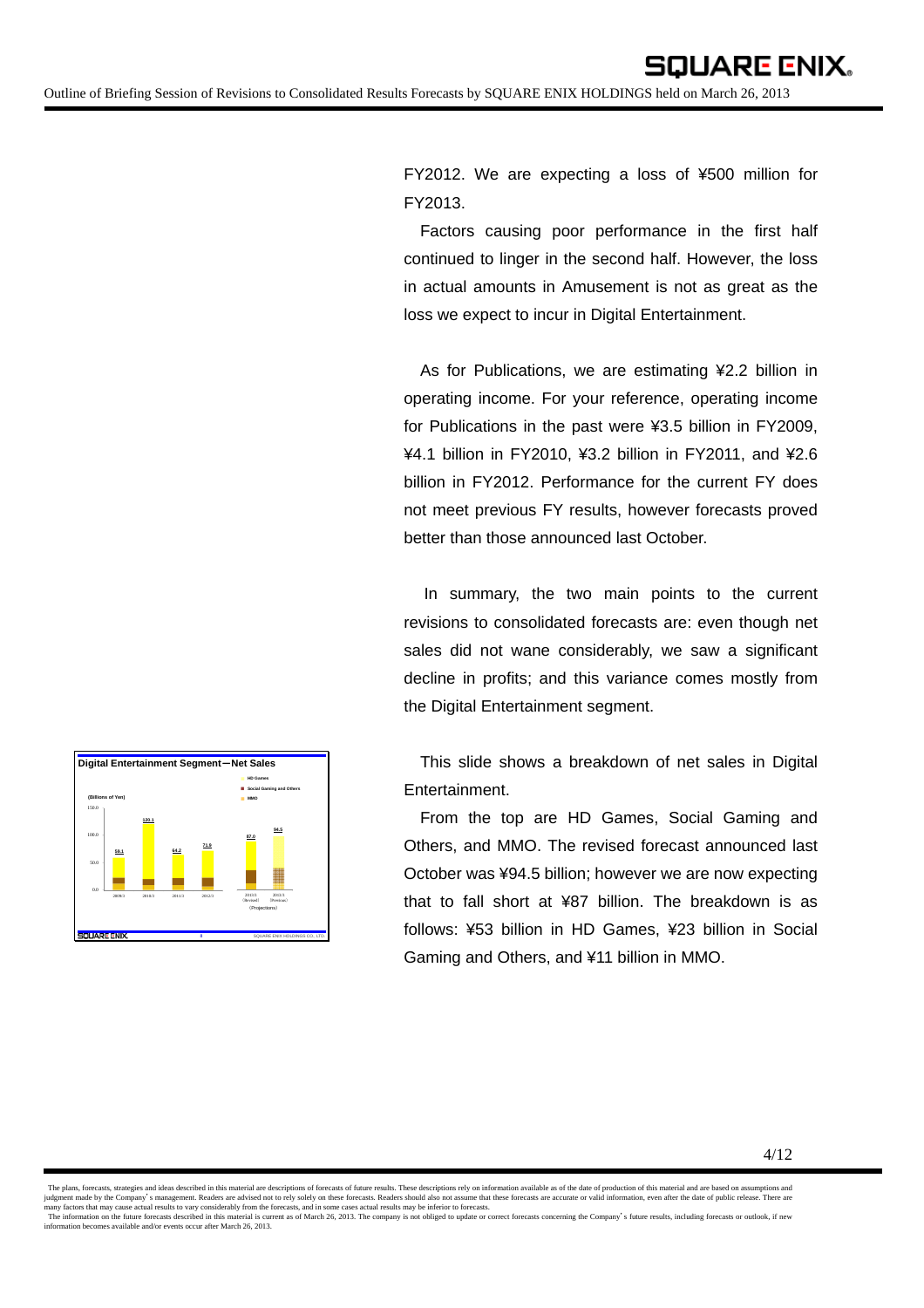|                                                                                                                    | Digital Entertainment Segment-HD Games                                                                                                                                        |           |    |                                                                                 |  |  |  |  |  |
|--------------------------------------------------------------------------------------------------------------------|-------------------------------------------------------------------------------------------------------------------------------------------------------------------------------|-----------|----|---------------------------------------------------------------------------------|--|--|--|--|--|
|                                                                                                                    | Weak sales of big console titles in NA and EU.                                                                                                                                |           |    |                                                                                 |  |  |  |  |  |
|                                                                                                                    | . The latest situations:<br>Title                                                                                                                                             |           |    | Release Date Metascore " Expected Units Sold in FY13 "                          |  |  |  |  |  |
|                                                                                                                    | SLEEPING DOGS                                                                                                                                                                 | Aug. 2012 | 81 | Approx, 1.75 Millions                                                           |  |  |  |  |  |
|                                                                                                                    | <b>HITMAN: ARSOLUTION</b>                                                                                                                                                     | Nov. 2012 | 80 | Approx, 3.6 Millions                                                            |  |  |  |  |  |
|                                                                                                                    | <b>TOMR RAIDER</b>                                                                                                                                                            | Mar. 2013 | 86 | Approx, 3.4 Millions                                                            |  |  |  |  |  |
|                                                                                                                    |                                                                                                                                                                               |           |    | *1 An average of scores for X360/PS3/PC versions.<br>*2 Not including download. |  |  |  |  |  |
|                                                                                                                    | - Despite the high critical acclaim, failed to meet each target.<br>- In particular. NA sales force was ineffective, ending up with 2/3<br>of number of units sold in Europe. |           |    |                                                                                 |  |  |  |  |  |
| - Moreover, price pressure was strong, which forced spending<br>additional channel costs such as price protection. |                                                                                                                                                                               |           |    |                                                                                 |  |  |  |  |  |
|                                                                                                                    | SOUARE ENIX.                                                                                                                                                                  | ٥         |    | SQUARE ENIX HOLDINGS CO., LTD.                                                  |  |  |  |  |  |

Of the negative variance of ¥12.8 billion against the operating income forecast, a large portion (more than ¥8 billion) originates from HD Games.

Console games in the current FY focused primarily on core titles developed for the European and North American markets.

Eidos was acquired in 2009; as Eidos contributed greatly to the bottom line in the FY ended March 2010, we have been releasing one or two titles a year ever since. FY2013 was our first big attempt to release hallmark Western titles, such as *Hitman* and *Tomb Raider*, without releasing a blockbuster title in Japan.

We put considerable amount of effort in polishing and perfecting the game content for these titles, receiving extremely high Metacritic scores.

However, we were very disappointed to see that the high scores did not translate to actual sales performance, which is where we see the substantial variance in operation profit/ loss against the forecast.

We do not disclose the number of sales units anticipated in our forecast, and although I cannot mention exact unit numbers, I would like to touch on how we approach these figures.

Let's talk about *Sleeping Dogs*: we were looking at selling roughly 2~2.5 million units in the EUR/ NA market based on its game content, genre and Metacritic scores.

In the same way, game quality and Metacritic scores led us to believe that *Hitman* had potential to sell 4.5~5 million units, and 5~6 million units for *Tomb Raider* in EUR/ NA and Japanese markets combined.

Of course, we want to hedge risk in budgeting these units directly into the forecast, therefore we base the forecast on 80-90% of the total sales potential of each title. However, it is disappointing that our results fell below these marks.

The plans, forecasts, strategies and ideas described in this material are descriptions of forecasts of future results. These descriptions rely on information available as of the date of production of this material and are judgment made by the Company's management. Readers are advised not to rely solely on these forecasts. Readers should also not assume that these forecasts are accurate or valid information, even after the date of public rel information becomes available and/or events occur after March 26, 2013.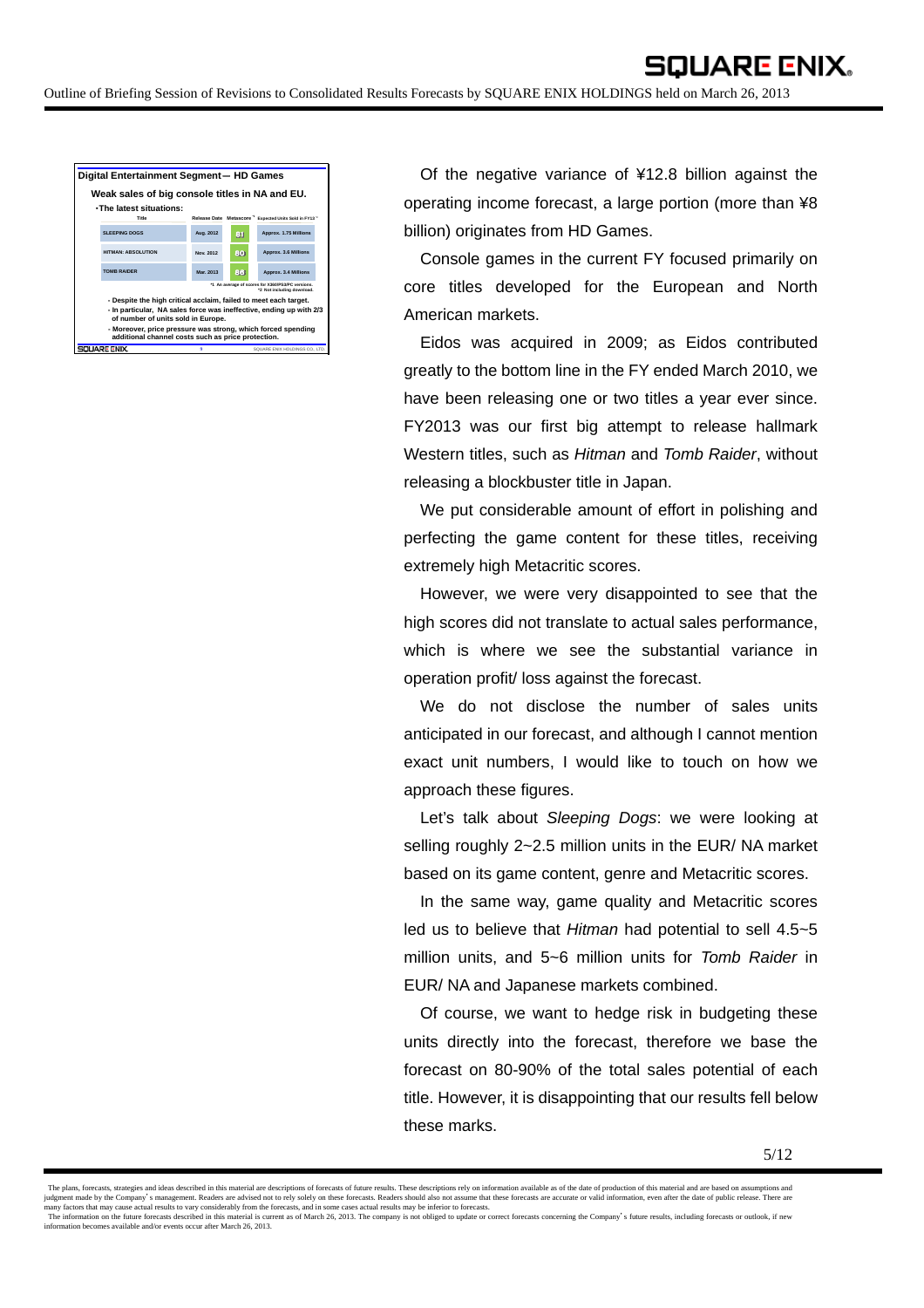

The European market was generally soft, however what affected us the most was the huge slump in North American sales.

Not only were sales sluggish, but we were also hit by additional costs in dealing with distribution channels, such as price protection and rebates, which placed huge pressure on our profit and loss.

A large portion of the variance against forecast comes from the three titles I just mentioned.

As for MMOs, the *Dragon Quest X* Wii U version was released very close to the end of FY2013. Nearly all development costs are being incurred in the current FY, which is also impacting us in a negative way.

I am pleased to report that Social Gaming and Others shows solid performance, where we see continuous growth in net sales, and expect net sales to reach ¥20 billion plus for FY 2013.

Profit margins also continue to improve steadily. While we are making prior investments, we are seeing a confident rise in profit size.

The social gaming industry is generally known for its roller-coaster situation, where a title could be a mega hit at one moment and then suddenly plunge to the ground.

However, we are proud that not only do we own competent IPs, but our teams are now sharing KPIs and exchanging expertise on a daily level, which is certainly paying off since we relocated to our new office, strengthening our organization and development resources.

Instead of uniting the organization into one team, we had multiple units running side by side while having them share and exchange the skills and proficiencies they each possess. This management style has proved successful

The plans, forecasts, strategies and ideas described in this material are descriptions of forecasts of future results. These descriptions rely on information available as of the date of production of this material and are judgment made by the Company's management. Readers are advised not to rely solely on these forecasts. Readers should also not assume that these forecasts are accurate or valid information, even after the date of public rel information becomes available and/or events occur after March 26, 2013.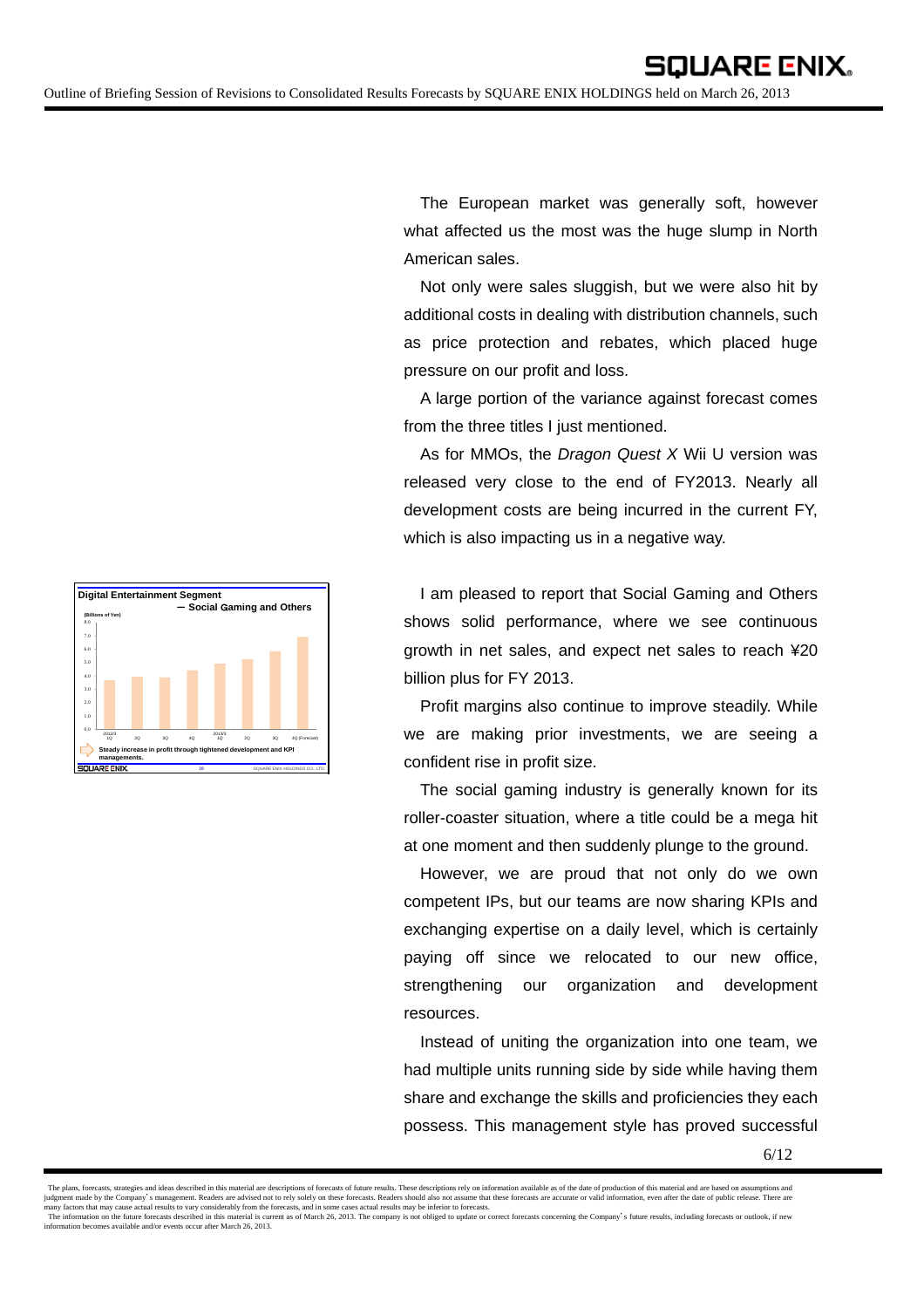**(A Major Title in Japan**- **"Sengoku IXA Chiyorozunohasya) ("Million Arthur " in Korea) Digital Entertainment Segment** - **Social** <sup>G</sup>**aming and Others - Major titles released in Japan are growing steadily.** - **Successfully started in the Asian markets ("Million Arthur" became a smash hit in Korea).**

**- A smartphone version of "Sengoku IXA," the long-run popular PC online game since Aug. 2010. - Launched in Apr. 2012.**

**- Acquired 450K+ registered users.**

**COLLA DE ENIX** 

**11** SQUARE ENIX HOLDINGS CO., LTD. © 2012 SQUARE ENIX CO., LTD. All Rights Reserved. ©2012-2013 SQUARE ENIX CO., LTD. All Rights Reserved. Published by Actoz Soft **-"Million Arthur," a megahit title in Japan since Apr. 2012, started service in Korea from Dec. 2012. \* - Registered users exceeded 1 million only in two months.** \*Operated by Actoz Soft, a Korean game company, under license by Square Enix.

in balancing diversity and structure, and played an important role in stimulating confident growth in this segment.

Although we have yet to come up with a powerful title that can turn around the entire gaming industry, we are pleased to see extremely strong and steady growth in this area.

Let me cite two best practices in this segment:

Adapting browser games to smartphones generally requires rehashing mobile phone games to smartphones. One successful example in FY2013 following this method was *Sengoku IXA,* adapting PC browser games to smartphones.

Then we have *Million Arthur*, a megahit title in Japan, which began service in Korea at the end of last year. This game has never dropped from its top-ranking status since release, and is still one of the best selling games in Korea.

In the next FY, we will focus on providing social media games to Korea, China and gradually expanding our services to the entire Asian region. I believe we are already off to an excellent start.

This roughly summarizes the factors that led to the variance against forecast within the Digital Entertainment segment.

The plans, forecasts, strategies and ideas described in this material are descriptions of forecasts of future results. These descriptions rely on information available as of the date of production of this material and are judgment made by the Company's management. Readers are advised not to rely solely on these forecasts. Readers should also not assume that these forecasts are accurate or valid information, even after the date of public rel information becomes available and/or events occur after March 26, 2013.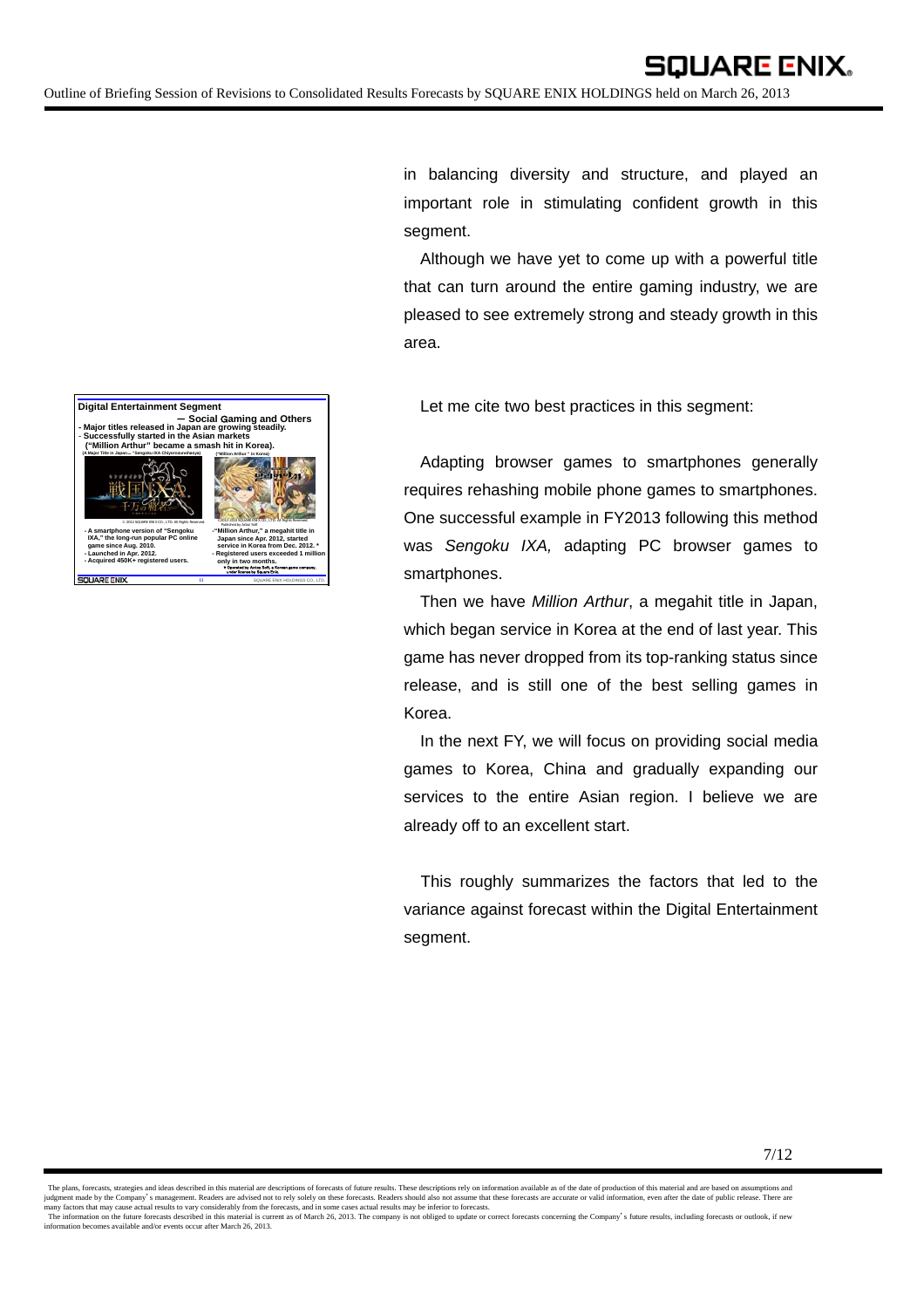## **Extraordinary Loss**

**In view of the rapidly changing environment of the game businesses, extraordinary loss (loss from restructuring) of approximately ¥10 billion will be incurred.**

**Major items:**

SOUARE ENIX

**- Loss on disposal of content : approximately ¥4 billion,**

**- Loss on evaluation of content: approximately ¥4 billion**

**12** SQUARE ENIX HOLDINGS CO., LTD.

**- Others: approximately ¥2 billion.**

Let me move on to our another major factor in the revisions announced today: incurring an extraordinary loss.

**SQUARE ENIX.** 

We have seen certain degrees of success in globalizing high-quality game development focused mainly in Europe and North America, however on top of our revenue model being outdated, our selling capacity has been far weaker than we ever imagined. In the end, we simply failed to sell the required number of units.

For this reason, we are incurring an extraordinary loss in an effort to sort out items not achieving expected revenue levels, through scrapping those items and terminating production.

Here is an overview: ¥2 billion plus, out of the Loss on Disposal of Content of ¥4 billion, originates from studios in Japan, in which we have already halted productions and scrapped WIP.

Our subsidiary in the US launched a new division to develop casual games for smartphones, however seeing that this did not go well, we have shut down all functions in relation to this area. A ¥1 billion plus loss is expected for its closure.

We also have some Loss on Disposal of Content in our European studios that amounts to a few hundred million yen, which brings to a total of ¥4 billion loss.

Although the current accounting period has not yet ended, in line with making downward revisions in prospective yields for every game title and overhauling business models, we are expecting to post a Loss on Evaluation of Content. The amount we expect to write down would be roughly ¥2 billion for Japan and approximately ¥1.5 billion for Europe and North America.

The plans, forecasts, strategies and ideas described in this material are descriptions of forecasts of future results. These descriptions rely on information available as of the date of production of this material and are judgment made by the Company's management. Readers are advised not to rely solely on these forecasts. Readers should also not assume that these forecasts are accurate or valid information, even after the date of public rel information becomes available and/or events occur after March 26, 2013.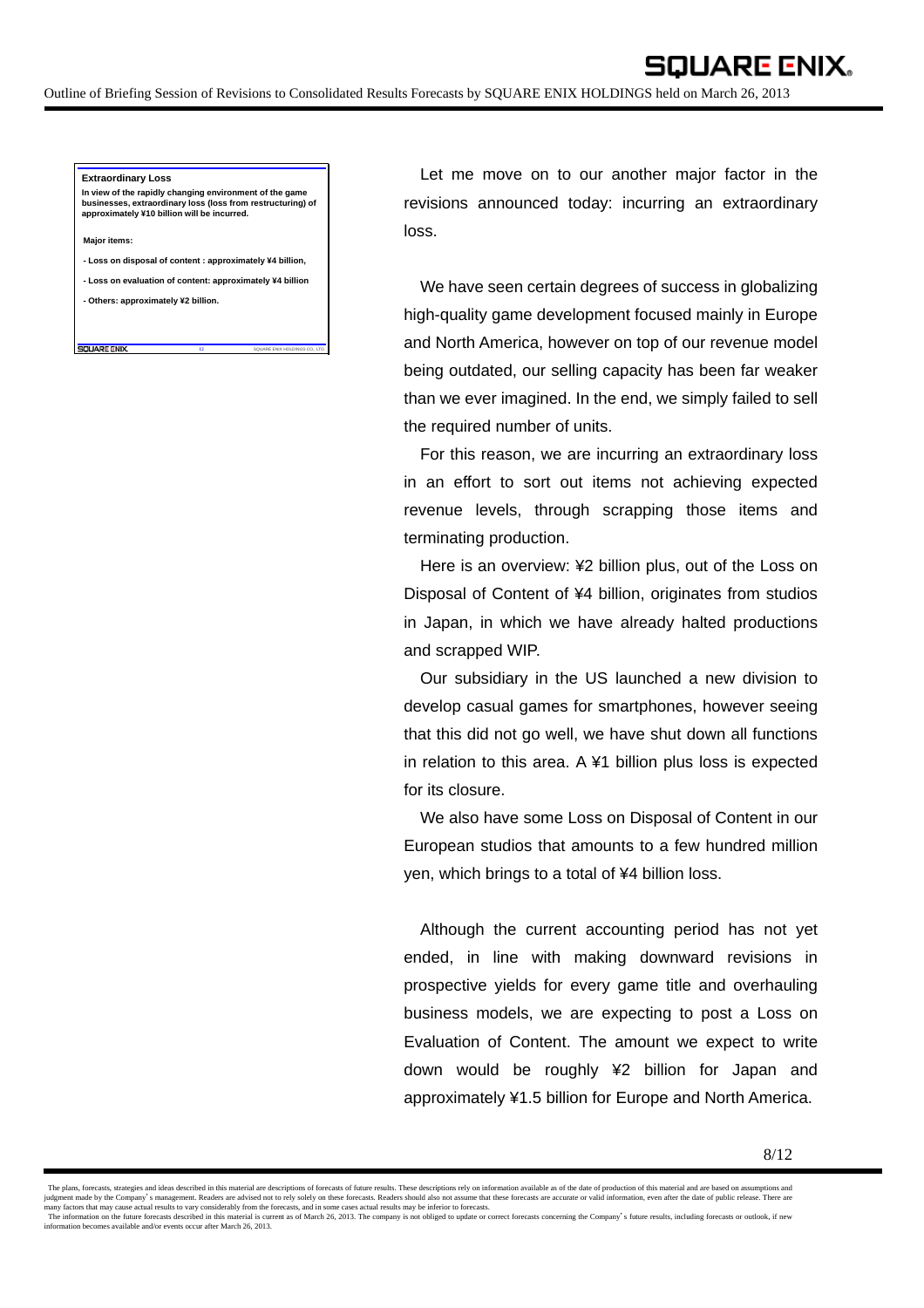We also anticipate a company-wide ¥2 billion loss in relation to restructuring the organization.

We have done everything we can do to adapt and respond to the drastically changing environment; however we have not been able to accomplish satisfactory results since FY2011. I intended to do what had to be done but these results came despite my best efforts. We are performing negatively in the Amusement sector, negative in EUR/NA console games, and although Social Media Games are doing well, MMO is not performing to the level we anticipated.

The seeds that we have planted have by chance, or by necessity, all worked in synch negatively resulting in a huge loss for FY2013.

Consequently, we are currently planning some fundamental management reforms.

Since Square and Enix merged and formed Square Enix, our board of directors has remained unchanged. It is now time for us to refresh the management team.

The Articles of Incorporation of the company specify a director's term to be one year. Therefore, every director will end their term at the annual general meeting of shareholders in June.

In the past, directors have been repeatedly reappointed at the shareholder's meeting, however as for me, Yoichi Wada, I will no longer be reappointed. I will not be a director candidate, which automatically means that I will no longer be the President following the annual general

**Rebuild the Management Team**

**Refresh the long-serving management team since the Company's establishment in 2003 to advance thorough structural reforms.**

**SOUARE ENIX** 

**13** SQUARE ENIX HOLDINGS CO., LTD.

**- Wada, President and Representative Director, will not be re-elected as director at the expiration of the current term until late Jun. 2013. \***

**- President candidate is Yosuke Matsuda, Representative Director. \*\* - Phil Rogers will be nominated as a director candidate. \*\***

**- Matsuda is selecting the other board members.**

**\* Directors' term of office is 1 year under the Company's Articles of Incorporation. \*\* Subject to resolutions by the Company's annual general meeting of shareholders to be held in late Jun. 2013.** SOLIARE ENIX.

**14** SQUARE ENIX HOLDINGS CO., LTD.

The plans, forecasts, strategies and ideas described in this material are descriptions of forecasts of future results. These descriptions rely on information available as of the date of production of this material and are judgment made by the Company's management. Readers are advised not to rely solely on these forecasts. Readers should also not assume that these forecasts are accurate or valid information, even after the date of public rel information becomes available and/or events occur after March 26, 2013.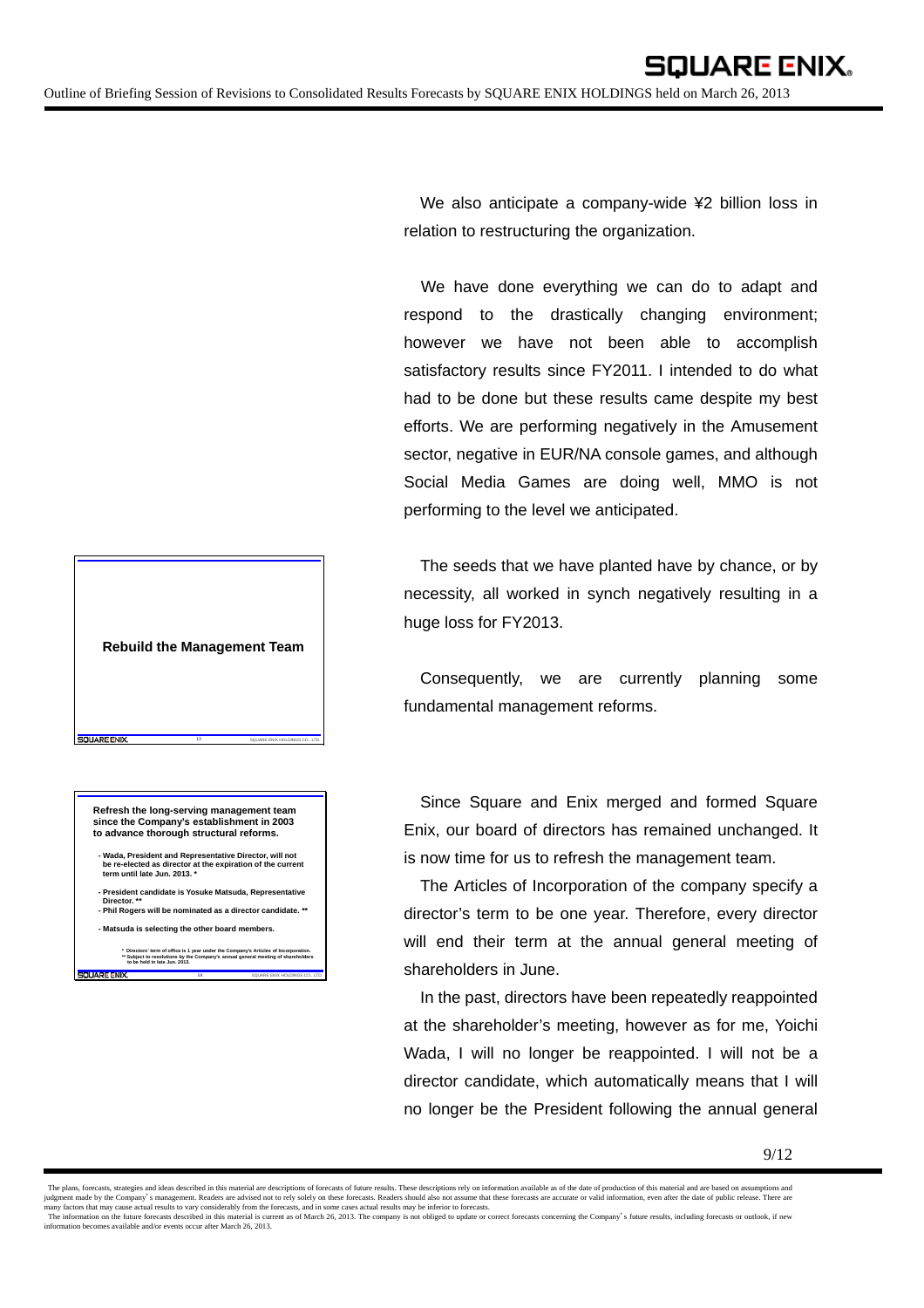meeting of shareholders.

Chairman of the Board Wada cannot allow President Wada to continue after plunging the company into a huge loss. Therefore, I will step down from my current position in late June of this year.

In order to drastically transform the organization, I have named Yosuke Matsuda as my successor.

From this time forward, Matsuda will take on reform initiatives, however since this was decided at such short notice, we are not in a position to present full details on new board members and future business plans. Matsuda will begin reviews on these issues immediately.

As we also face fundamental restructuring in Europe, Matsuda proposed to include Phil Rogers (CEO, Square Enix Europe) as a board candidate, in which I am in full agreement.

Matsuda will immediately begin to select director candidates for the new board, which will be centered around Matsuda himself and Phil Rogers.

Obviously, what I have been sharing is based on the assumption that nominated board member candidates will be elected by resolutions at the Shareholder's Meeting in June.

Now, I would like to turn over the mic to Matsuda for a few words.

*"Thank you, I am Yosuke Matsuda. Provided that it will be approved at the Shareholder's Meeting in June, I will be handed over the immensely significant role of President of Square Enix Holdings from Wada. Upon taking the Presidency, I intend to perform a fundamental and zero-base review of all businesses, operations, and* 

The plans, forecasts, strategies and ideas described in this material are descriptions of forecasts of future results. These descriptions rely on information available as of the date of production of this material and are judgment made by the Company's management. Readers are advised not to rely solely on these forecasts. Readers should also not assume that these forecasts are accurate or valid information, even after the date of public rel information becomes available and/or events occur after March 26, 2013.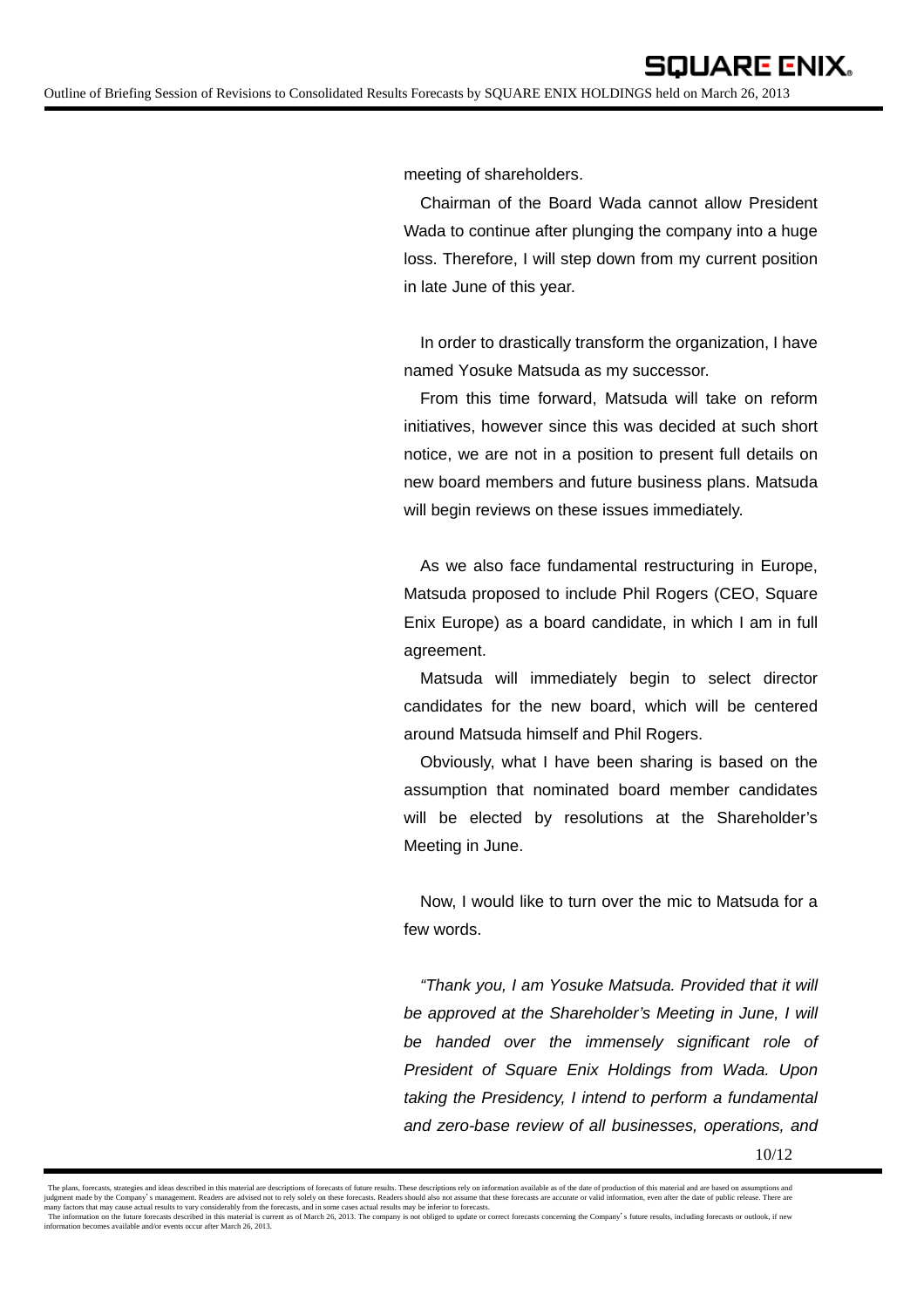*assets across the group.* 

*In the light of extreme changes in the industry, we must dig in deep on what really works and what doesn't, invest a good amount of resources in areas we decide to strengthen, and thoroughly constrain the areas that we don't see working for us.* 

*Details and plans are now being hammered out, which should be ready in time for the FY2013 results briefings. In the meantime, I appreciate your continuing patience and support. Thank you."* 

As Matsuda mentioned, information on new board members, business plans and specific budget and forecast will be put together and announced at the FY2013 results briefing session.

I, personally, would have liked to wait and hand over the firm when it is at its best, however the huge loss was like a voice from the heavens telling me *it's time to move on*. After given much thought, I have judged that it would be best to support the company in other ways as I hand over my roles and responsibilities. For this reason, I have decided to step down.

In terms of turning around the business, I believe Matsuda is the most eligible candidate. Matsuda is not new to the board; he has long been our CFO and has always looked at our business from a different angle than I, who looked after all aspects of the business. I strongly believe and have high hopes that Matsuda will carry out fundamental and drastic reforms in the organization. In addition, I highly value his tough-mindedness, his ability to persist in a logical manner and make sound decisions.

The plans, forecasts, strategies and ideas described in this material are descriptions of forecasts of future results. These descriptions rely on information available as of the date of production of this material and are judgment made by the Company's management. Readers are advised not to rely solely on these forecasts. Readers should also not assume that these forecasts are accurate or valid information, even after the date of public rel information becomes available and/or events occur after March 26, 2013.